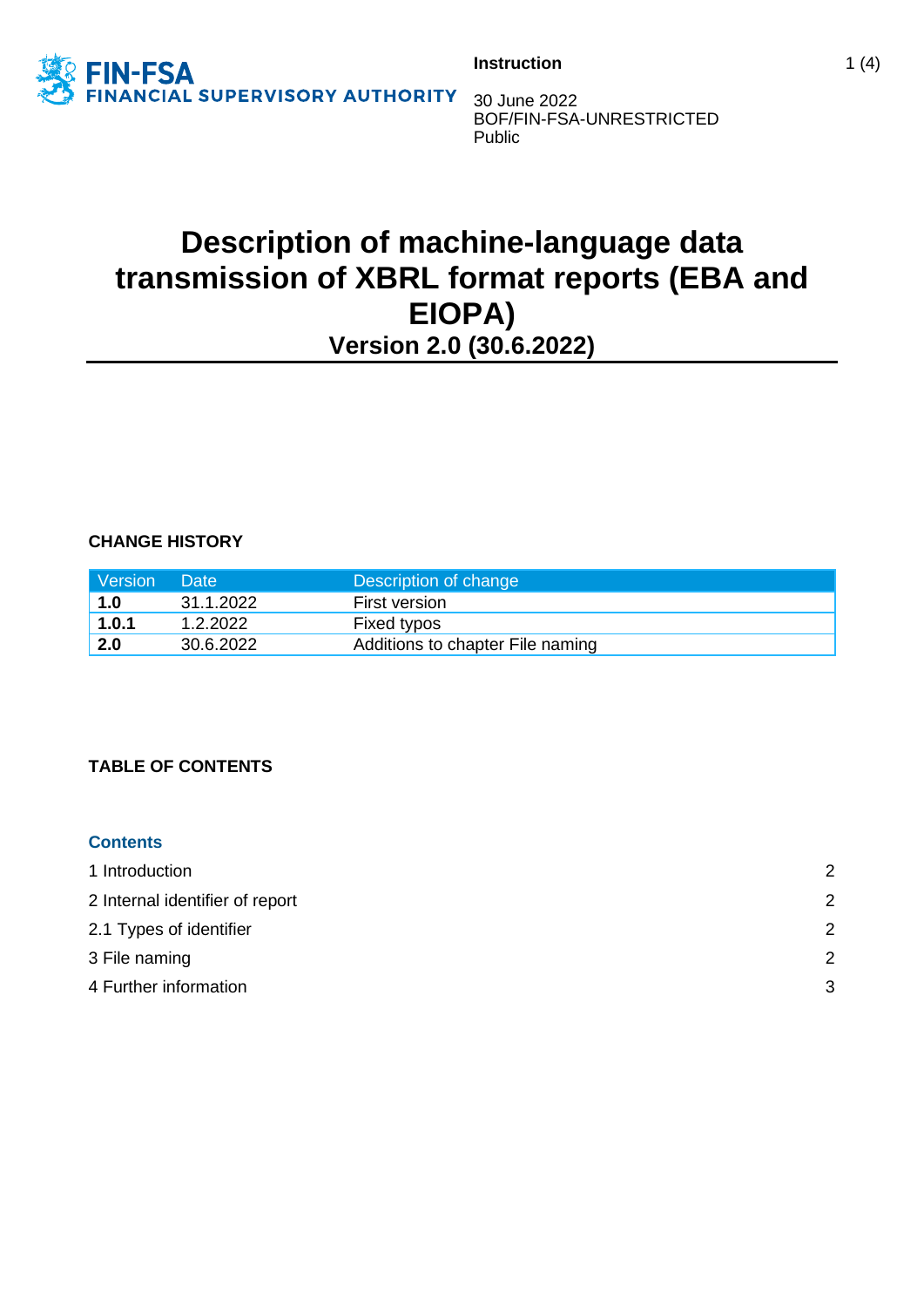

30 June 2022 BOF/FIN-FSA-UNRESTRICTED Public

#### <span id="page-1-0"></span>**1 Introduction**

[Reporting instructions on the Financial Supervisory Authority's website](https://www.finanssivalvonta.fi/en/reporting/)

The Financial Supervisory Authority (FIN-FSA) implements the ITS data collections of the European Banking Authority (EBA) and the European Insurance and Occupational Pensions Authority (EIOPA) in XBRL format, primarily based on the specifications of these authorities. This document describes deviations from and possible clarifications to the EBA and EIOPA specifications. The description must be followed when submitting reports to the FIN-FSA's new reporting system.

The EBA's specifications are available online [EBA reporting frameworks | European Banking Authority \(europa.eu\)](https://www.eba.europa.eu/risk-analysis-and-data/reporting-frameworks/)

EIOPA's specifications are available online [EIOPA Data-Point-Model-and-XBRL](https://eiopa.europa.eu/Pages/Supervision/Insurance/Data-Point-Model-and-XBRL.aspx)

The taxonomy and DPM model are intended specifically for those reporting entities who produce the required machine-language report directly from their own systems.

#### <span id="page-1-1"></span>**2 Internal identifier of report**

The FIN-FSA's own identifier, where the regulatory reporting group is added separated by a dot, is used as the identifier in the report. For example:

```
<xbrli:context id="c0">
       <xbrli:entity>
             <xbrli:identifier
                           scheme="http://www.finanssivalvonta.fi/rrg/LEI">
                           DUMMYLEI123456789012.201
             </xbrli:identifier>
       </xbrli:entity>
…
```
<xbrli:context>

#### <span id="page-1-2"></span>**2.1 Types of identifier**

The sub-elements of the *context* element are *entity, period and scenario*. The reporting entity is identified with the identifier sub-element. The reporting entity ID code is the LEI (Legal Entity Identifier). If the reporting entity does not have a LEI code, the (seven digits) TK-tunnus is used. The reporting namespace reference in question is given as the value to the *identifier* element's *scheme* attribute*:*

LEI http://www.finanssivalvonta.fi/rrg/LEI TK-tunnus http://www.finanssivalvonta.fi/rrg/tktunnus

#### <span id="page-1-3"></span>**3 File naming**

The reported files are named as follows:

- XBRL report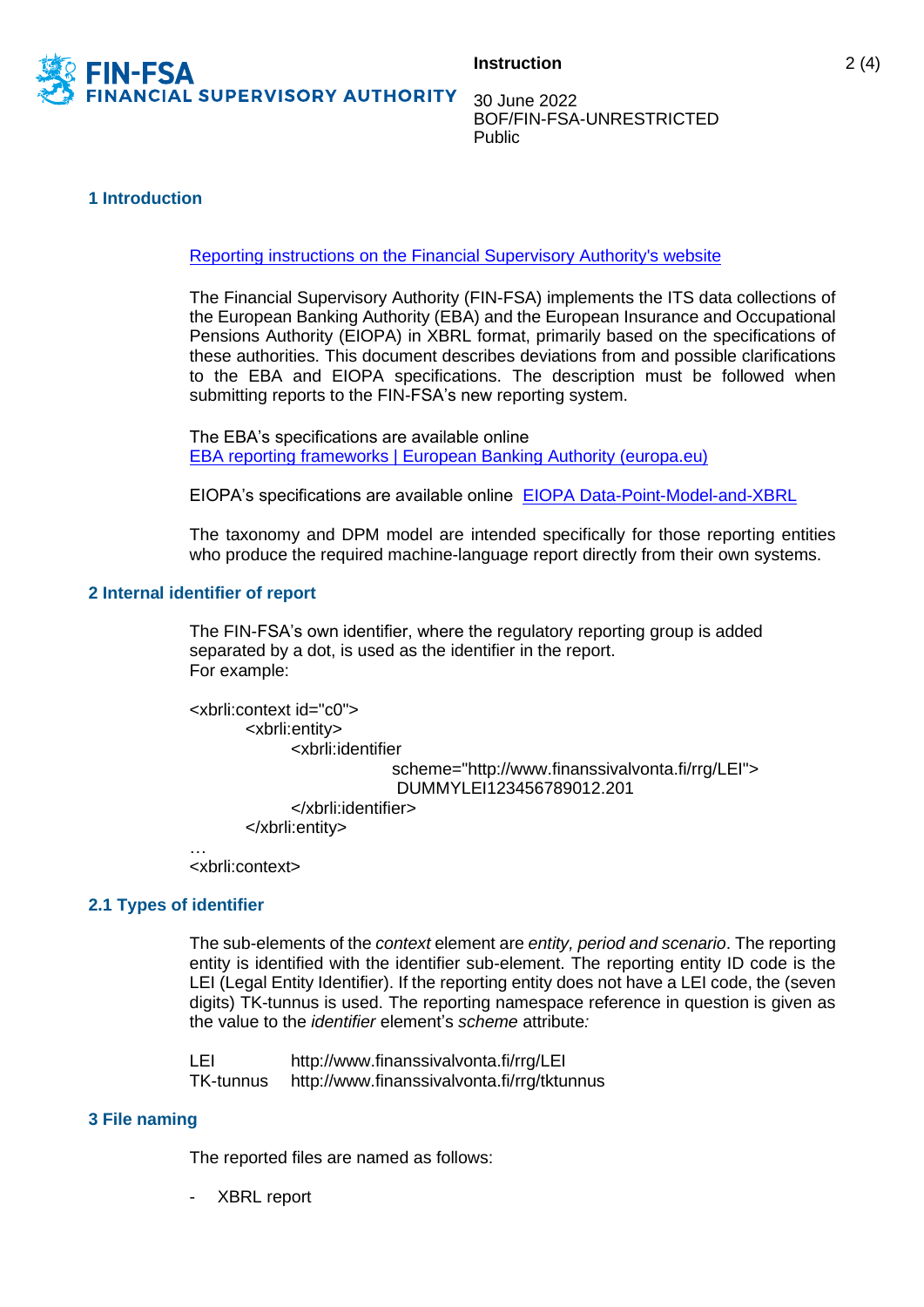

30 June 2022 BOF/FIN-FSA-UNRESTRICTED Public

- o <reportingentityid>\_<typeofid>\_<taxonomyversion>\_<module>\_<period>\_ <creationdatetime>.xbrl
- submission file of one reporting entity
	- o <module>\_<typeofid>\_<reportingentityid>\_<period>.zip
- submission file including several submission files
	- o <module>\_<id>.zip

The parts of the file names signify the following:

- <reportingentityid> reporting entity's ID and dot-separated reporting level
- <typeofid> type of reporting entity's ID (e.g. *LEI*)
- <taxonomyversion> name of reporting framework and taxonomy version with 6 characters (e.g. COREP 2.0.1 (COREP020001) - <module> name of taxonomy module (e.g. COREPLCRCON, from
- 31 December 2022 COREPLCR)
- <period> date of reported information (yyyymmdd)
- <creationdatetime> YYYYMMDDhhmmssfff (e.g. 20220113163032456)
- <id> unique identifier for file package

#### Examples EBA:

7437007ALEZNCJGTGA67.201\_LEI\_COREP030000\_ **COREPLCRIND\_2022-09**- 30\_20221004181132453.xbrl

7437007ALEZNCJGTGA67.201\_LEI\_COREP030100\_**COREPLCR\_2022-12-** 31\_20230604181132453.xbrl

7437007ALEZNCJGTGA67.205\_LEI\_FINREP030000\_**FINREP9CONIFRS\_2022-09-** 31\_20221011141600000.xbrl

7437007ALEZNCJGTGA67.201\_LEI\_FINREP030100\_**FINREP9\_2022-12-** 31\_20230411141600000.xbrl

# Examples EIOPA :

7437007ALEZNCJGTGA67.420\_LEI\_SOLVENCY020700\_SOLVENCY2AES\_2022- 12-31\_20230705181132453.xbrl

7437007ALEZNCJGTGA67.451\_LEI\_ PENSIONS020700\_PENSIONSAEE\_2022- 12-31\_20230605181132453.xbrl

# <span id="page-2-0"></span>**4 Further information**

Please submit requests for further information concerning EBA data collections by email to the address

# **EBAReportingHelpdesk(at)finanssivalvonta.fi**

Please submit requests for further information concerning Solvency II data collections by email to the address

**S2Helpdesk(at)finanssivalvonta.fi**